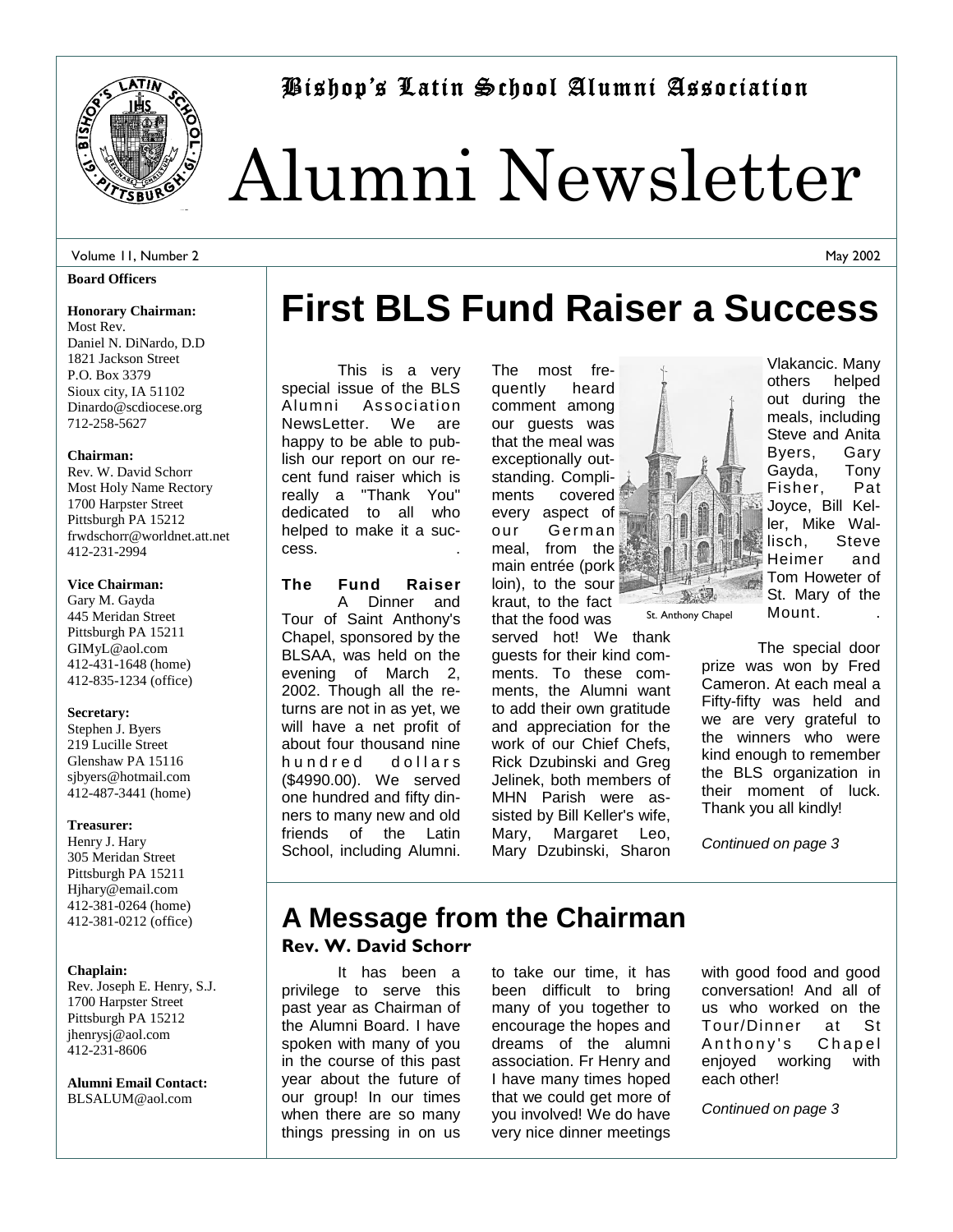| Please pray for those who have died | Please pray for those who are ill               |
|-------------------------------------|-------------------------------------------------|
| Jeffrey Stokan '73 $[+1996]$        |                                                 |
| Anthony Lombardozzi, '66. [+2000]   | John Urban, '72.                                |
| Father, Festus, of                  | Mother, Virginia, of Ed Cloonan, '65            |
| Ed Cloonan '65                      | Mother, Marie, of Fr. Jim Ditillo, S.J., '65    |
| Brother, Frank, of                  | Mother, Florence, of Fr. David Schorr, '65      |
| Fr. John Sweeney, '65.              | Sister, Patty, of Fr. David Schorr, '65.        |
| Father, Leonard, of                 | Sister, Cathy McNeilly, of Fr. Lou Vallone, 65. |
| Robert Lizik, '68                   | Mother, Bee, of Pat Joyce, '67                  |
| Father, Henry, of                   | Aunt, Ann Folcarelli, of Pat Joyce, '67         |
| Fr. Henry Krawczyk, '70.            | The nephew, John, (age 7), of Mark Cotter, '72  |
|                                     |                                                 |

## **Did you know that . . .**

 **Fathers Dave Schorr**, **Lou Vallone** and **John Sweeney**, all graduates of the first class of BLS, 1965, recently celebrated the **Twenty-Ninth Anniversary** of their ordination to the Priesthood which took place on **May 5, 1973. Congratulations**!

 **Fr. Bob Zadjel**, also a member of the class of '65, is a priest of the Pittsburgh Diocese; he was ordained in **1980.**

 **Fr. Jim Ditillo**, **S.J.,** likewise a '65 grad, is a priest and member of the Society of Jesuits (Jesuits); he was ordained in **1974** and now stationed in Baltimore, MD.

 Some may not know that we also have an alumnus serving the Church as a Diocesan priest in Georgia. **Fr. Ed Thein, '71**, is a priest of the **Archdiocese of Atlanta** and stationed at Holy Family Church, 3401 Lower Roswell Road in Marietta, GA, 30068.

 **Bob Lizik, '68**, attended Duquesne University and then was recruited by the **Pennsylvania State Police** in which he is now beginning his thirtieth year. He has spent the intervening years in supervising criminal investigation units and internal affairs units. He is now **Lieutenant/ Commander of the Clarion Barracks**. Married twenty-five years this fall, he and his wife, **Jan**, two children, a son, **Rob**, a senior in high school, and a ten year old daughter, **Julie**, reside in Kittanning, PA.

**John Hornyak, '70**, is still employed at Wheeling Jesuit College and was recently promoted to **Director of Distance Learning.**

 As most of you know, anyone who "spent time" at BLS is considered as a member of the Alumni Association. Contact has been established with **Dave McAuley, '65**, a three year veteran at the Latin School. He lives in McLean, Virginia, with his wife, **Laura**, and their two children **Randall** and **Mia** and he is in the software business.

 An interesting note: contact with Dave came about because he heard an interview which was broadcast over **National Public Radio** (WDUQ Duquesne U. locally) with two priests regarding the problems faced by the Church today. One of the priests happened to be our very own **Fr. Lou Vallone, '65**, with whom Dave then made contact.



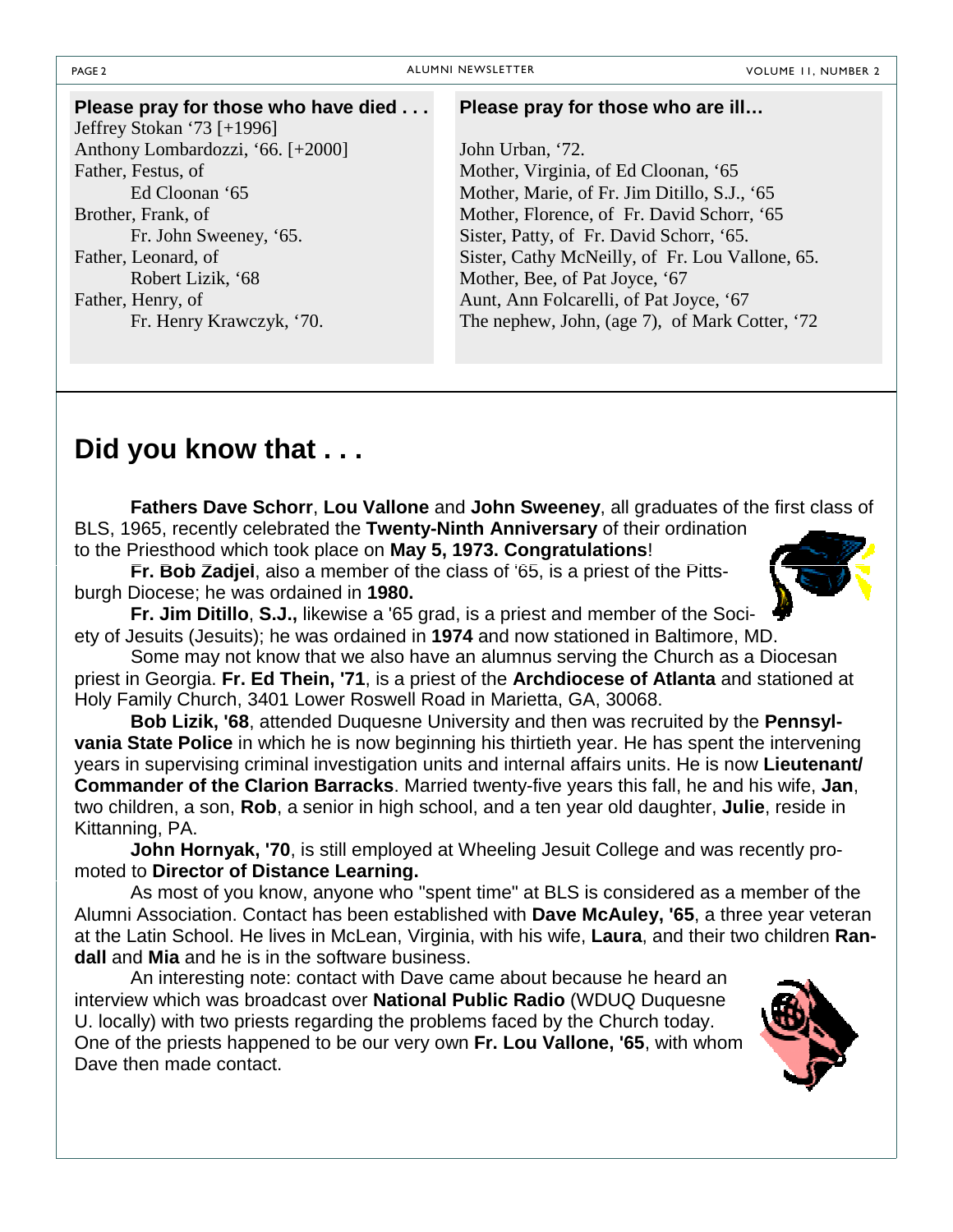## First BLS Fund Raiser a Success

### *Continued from page 1*

 Members of the Alumni Board and other Alumni as well also gave unsparingly of their time, effort and help in various ways, financial as well as physical, in spreading the

news about the affair and selling tickets. To them we are indeed most grateful. We will not ruin the guessing game by telling you what percentage of the attendees came from St. Mary of the Mount Parish. We will say, however, that the Pastor (Fr. Lou Vallone) and

his Office Manager (Skip Hary) did themselves proud! .

 To our Host Parish and all its entire staff, beginning with its Pastor, Fr. Dave Schorr, who is also the Chairman of the Board of the Alumni, we owe a large debt of gratitude as well as to Sr. Margaret Liam, S.A., Assistant Director of St. Anthony's Chapel and Mr. Bill Evans for handling the tours of the Chapel, to the Secretaries, Ellie and Marge, who were frequently interrupted by and gave much help to, the Moderator of the Alumni, to Bill Pope, Director of Maintenance, and

> his son, Michael, and Pat Tevis; to all of these the BLS Alumni offer their grateful appreciation.

**Special Announcement** D u r i n g the course of our work in preparing for the fund raiser, we

did manage to locate a number of "lost" alumni and friends. One among this number said that it was impossible for him to attend the affair but that he was interested in our goals of working to foster vocations to the priesthood and the religious life and helping the Church in any other way. He said that he would like to make a donation and that he would put a check in the mail for five thousand dollars (\$5,000.00)! When I stopped for a second breath, the reply came: "Well, sometimes when you go fishing, you catch something!" This anonymous gift has not been included in the financial report on the Dinner and Tour. The Alumni wish to express to the donor their most sincere appreciation for his very generous support and promise him of a remembrance in our prayers. Our last, but by no means the least, point! Let us also take this opportunity to assure all of you, alumni and friends, who attended or helped in so many ways, that you too will have special place in our prayers.

 If anyone happened to miss our ads and ticket sellers but would still like to help the work of the alumni in fostering religious vocations, please feel free to send in your donation to: BLS Alumni Association 1700 Harpster Street Pittsburgh PA 15212-4393 JEH,SJ

## **A Message from the Chairman**

#### *Continued from page 1*

There a lot of good men who went to the Latin School!

 We do hope to have an impact on vocations in our area and in the area in which you live! We believe that there are many out there who are being called to special service in the church as

priests or deacons but they are having a hard time hearing because of a lack of voices saying that it is possible in the 2000s to commit oneself to the ordained ministry! We hope you can help us by giving your witness! We hope in this next year to clarify for you our hopes for a vo-

cation scholarship and mentor program among high school aged young men and we hope many of you can be involved!

 We are going through very difficult times with all the scandals that priests have been involved with! Both the priests and the victims need our prayers for healing in their lives! Please pray especially for all the priest alumni from BLS. Your prayers will be very supportive for you are in our prayers!

 And if you are ever in the Fr W David Schorr '65 Troy Hill area please feel free to call Chairman and drop by with family or friends

for a grand tour of St Anthony's Chapel and our beautiful rectory! There are even a couple of good restaurants on Troy Hill, The Brewery and Billy's Bistro!

 Please consider becoming more involved in the BLS Alumni Association. You do not need to be in Pittsburgh to get involved! Just send us your e-mail and we'll let you know what's happening after each meeting if you want!

our ministry! And I assure you that great summer with family and friends! God Bless you and have a